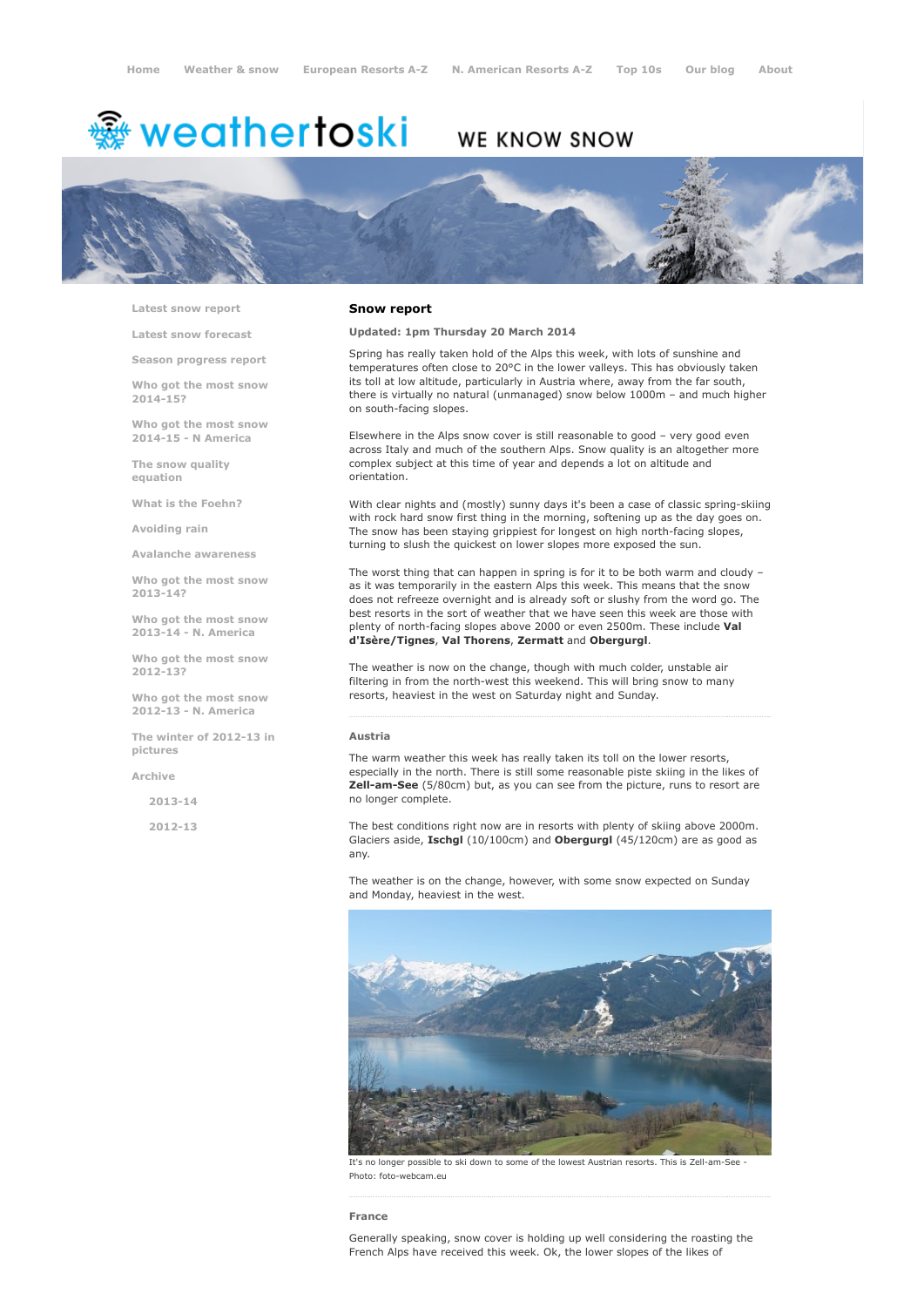

Got a burning question about weather or snow conditions in the Alps? [Contact](http://www.weathertoski.co.uk/about-1/contact-us/) us and we'll do our best to answer it...

### E: [info@weathertoski.co.uk](mailto:fraser@weathertoski.co.uk)

T: +44 (0)20 3151 3154

Morzine (40/270cm) are now looking a bit patchy, but you can still comfortably ski back to resort and higher up there is some excellent spring-skiing to be enjoyed.

As with everywhere else, however, the best snow conditions are in resorts with plenty of high shady slopes including Val d'Isère (100/160cm), Val Thorens (115/220cm) and Arc 1950/2000 (100/195cm).

The weather is about take a dramatic turn with snow expected in most resorts this weekend – especially Saturday night and into Sunday.



Plenty of snow at resort level in high altitude Tignes - Photo: tignes.net

#### **Italy**

Italian resorts continue to offer the best overall snow cover (though not necessarily snow quality) in the Alps thanks to the massive storms earlier in the season. The pistes in Selva (60/220cm) are still generously covered, though the modest altitudes in these parts do mean that slush is a problem relatively early in the day.

For the best conditions in Italy right now you need to aim high, to the likes of Cervinia (60/310cm) or Passo Tonale (60/550cm).

Expect a big change in the weather this weekend with colder temperatures and snow in most resorts – especially Saturday night and into Sunday.



Good snow cover in the Aosta valley still, even at relatively modest altitude. This is Saint Rhémy en Bosses - Photo: regione.vda.it

#### Switzerland

The hot weather this week has taken its toll on some lower slopes in the northern Alps but, generally speaking, snow cover is holding up quite well with the best overall conditions in the higher resorts of the south. These include Zermatt (20/215cm) and Saas-Fee (90/345cm), which have led the way in Switzerland for most of the season.

Further north, Klosters (30/130) and Flims (15/145cm) have not had such a bumper season, but here too there is plenty of decent skiing to be had, particularly at altitude.

A big change in the weather is promised this weekend with colder temperatures and significant snow for many.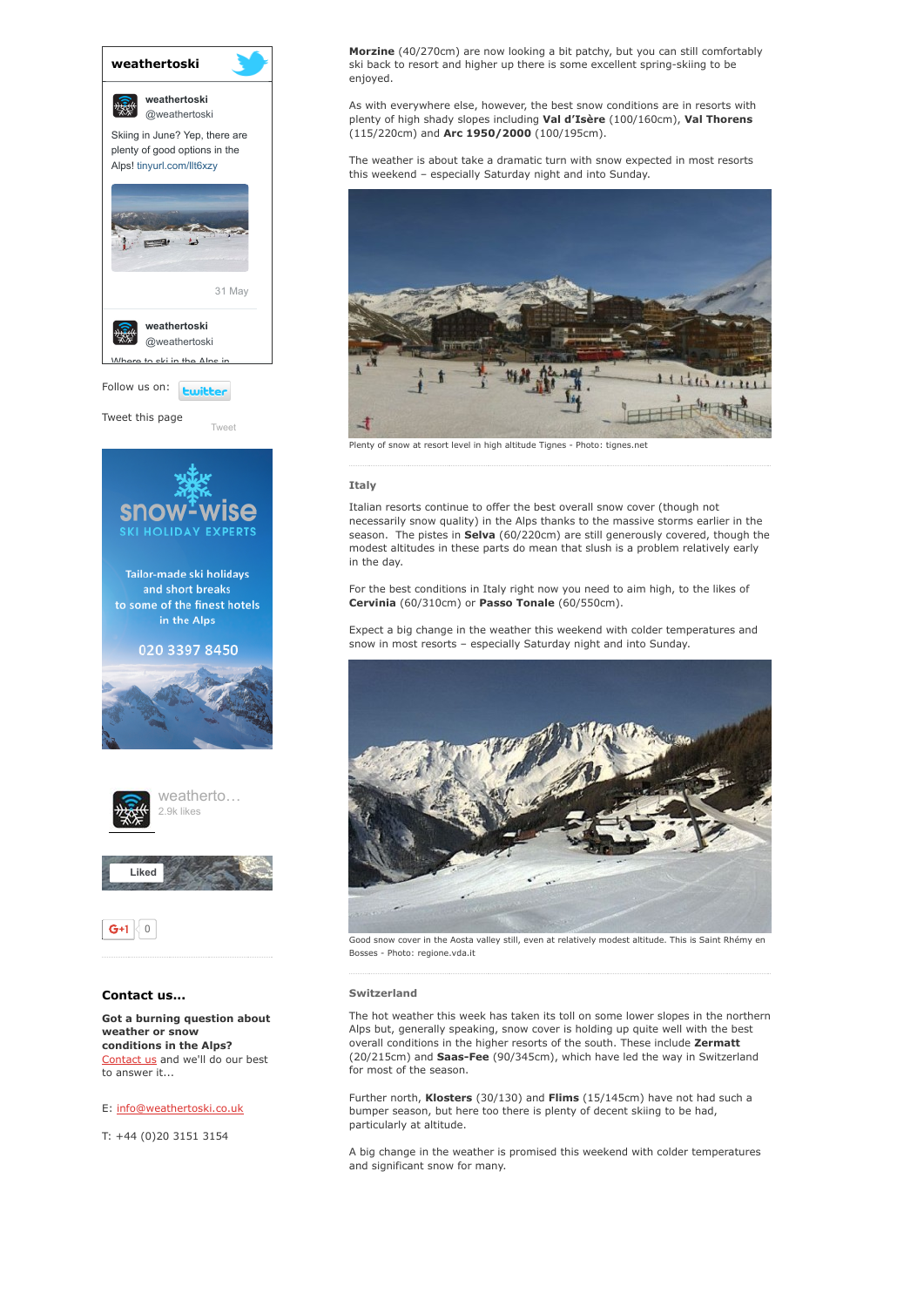

Hanging on in Villars during this hot spell, which is set to end on Saturday - Photo: villars.ch

#### Rest of Europe

The Pyrenees have endured the same spring conditions as the Alps in recent days, but snow cover is still generally excellent with 145/325cm for Spain's Baqueira Beret and 140/250cm for Andorra's Soldeu.

In Bulgaria, Bansko (5/165cm) still has some reasonable piste skiing up top but is struggling a bit lower down.

By contrast, Sweden's  $\text{Åre}$  (45/85cm) has fresh snow and excellent conditions, despite the modest base depths. The best conditions in Scandinavia, however, are in Norway where **Hemsedal** has 160/180cm.



Excellent snow cover still across the Pyrenees. This is Baqueira Beret, Spain.

#### USA

There was snow earlier this week across most of the Rockies, including in Colorado's Breckenridge (236cm mid-mountain) which has had something of a bumper season.

Further north, Jackson Hole also continues to impress with 299/345cm, but over in California the frustrating winter continues with no new snow for quite some time again in Heavenly (132cm mid-mountain).

## Canada

Most resorts have seen significant fresh snow this week which means excellent conditions right now in Banff/Lake Louise (138/230cm) with more in the forecast.

Further west, Whistler (260cm mid-mountain) also has new snow and is in pretty good shape, particularly at altitude.